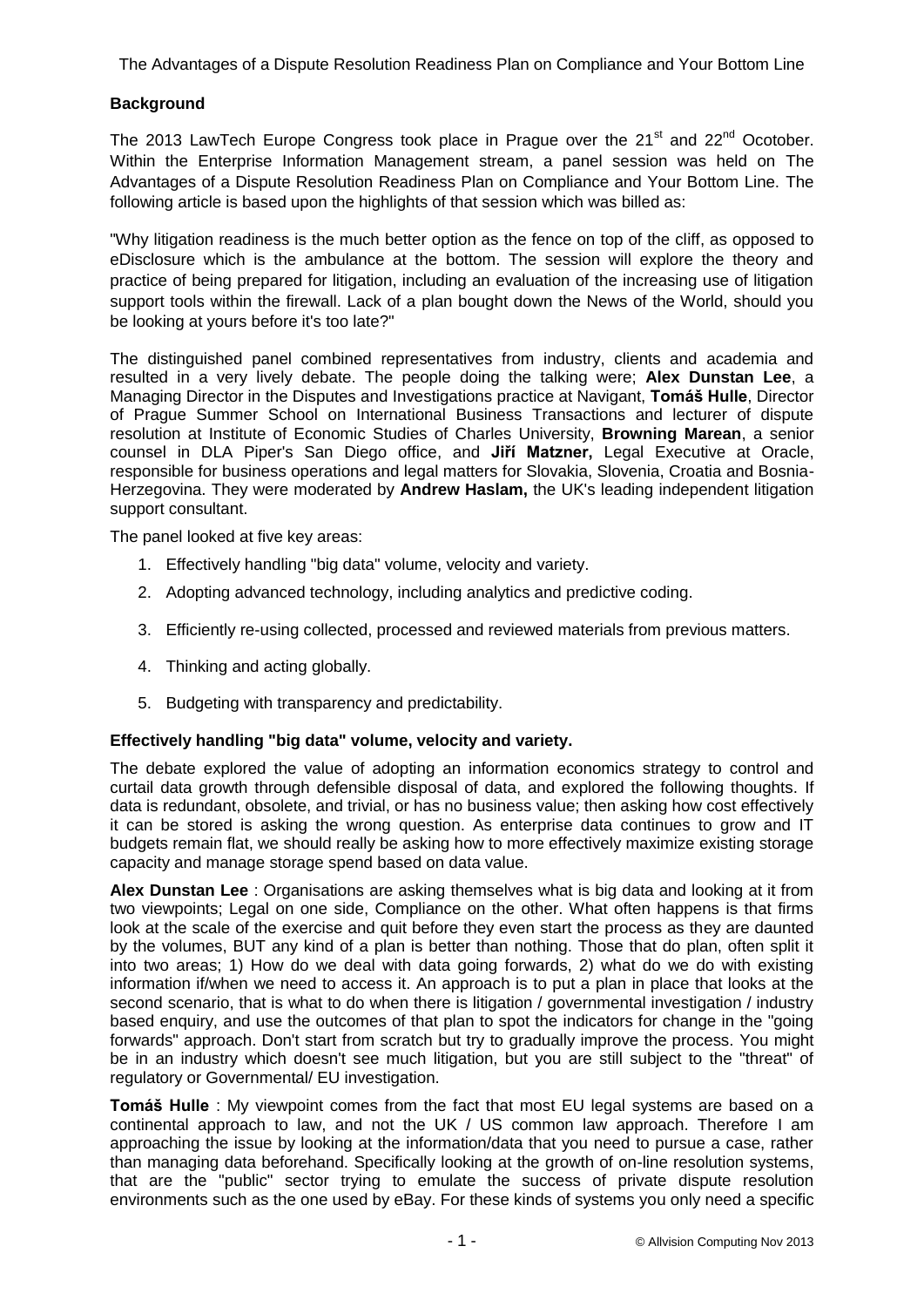set of information, which could lead you to a corporate policy of only promoting such data to the first level of management/governance, and the rest to a secondary standard.

In the Czech Republic the courts request specific documents, so you need only focus on those (until you join the international world, at which point, it's a totally different story)

**Browning Marean** : You need to get your systems in place to control the current and future growth in data, existing information is not such a threat. It has been estimated that by 2020 (7 years away) there will be 50 times the amount of information that we currently have. If you don't get controls in place now, by then you will be in terrible shape. However you are also under competing pressures from different regulatory, legal and technological environments. Very often it is the case of what is the "least worst" option.

The approach and policies you evolve to meet the needs of litigation readiness / preparedness for Dispute Resolution employ many of the proven techniques for information governance.

**Jiří Matzner :** My organisation has a multi-national retention policy, that means the subsidiaries in the EU actually operate to US standards, as that is where the main focus of litigation is. We use our own products to store information and in a purely technical sense, storing everything is not an issue. In the real world, once litigation has started, having multiple copies of everything stored (just because it's easy to do) is a nightmare to process. Concept of data that is ROT, **R**edundant, **O**bsolete or **T**rivial, you need to remove all ROT from your system.

## **Adopting advanced technology, including analytics and predictive coding.**

**Browning** : Looking at products such as Nuix's Illuminate that is specifically designed to work "inside the firewall" to help remove ROT. Also Recommind's Axcelerate range has been re-written around a new core engine designed to cope with the vastly increased volumes of data. That's the internal possible use, when it comes to external reacting to events, then it has become almost de facto that you use these technologies to keep the costs down.

**Jiří** : Within Oracle (and other large companies) the use of advanced technology is more focused on monitoring social media to quickly spot the beginnings of adverse publicity. They use technology to monitor comments in Twitter, Facebook, etc. under a "real-time" review so they can respond to issues. Seeing this a lot in the hospitality industry.

Not a lot happening inside the firewall, however, as organisations get used to the handling of external information in this way, it might be a prelude to the adoption of technologies to assist with Information Governance.

**Alex** : Picking up on Browning's point, as a supplier of high technology solutions, it is almost mandatory that you use these kinds of technologies to keep costs down and provide a more proportionate response. The UK's Jackson reforms are also acting as another factor in getting these tools adopted within the UL legal profession.

Again, inside the firewall, it is early days, but you can see indications of how serious people are taking this when a company like Symantec buys Clearwell in order to get inside the Information Governance community.

## **Efficiently re-using collected, processed and reviewed materials from previous matters.**

### **Browning** :

The average Fortune 100 company is involved in about 125 pieces of significant litigation. Two points.

1) There are US companies that are serial litigants who are bringing most of the process in the EDRM model in-house, so as to control costs. Will we see the same outside of the US?

2) The C suite of directors in large firms are very often on almost constant legal hold. Once their documents have been through the very expensive process of being reviewed for Attorney Client Privilege then they (and all that coding) is preserved for future use.

**Jiří** : Oracle as a Fortune 100 company is indeed involved in a lot of litigation, but most of it is in the US rather than the EU. In the US they have developed a partnership with DLA Piper to make sure work product is re-used whenever possible.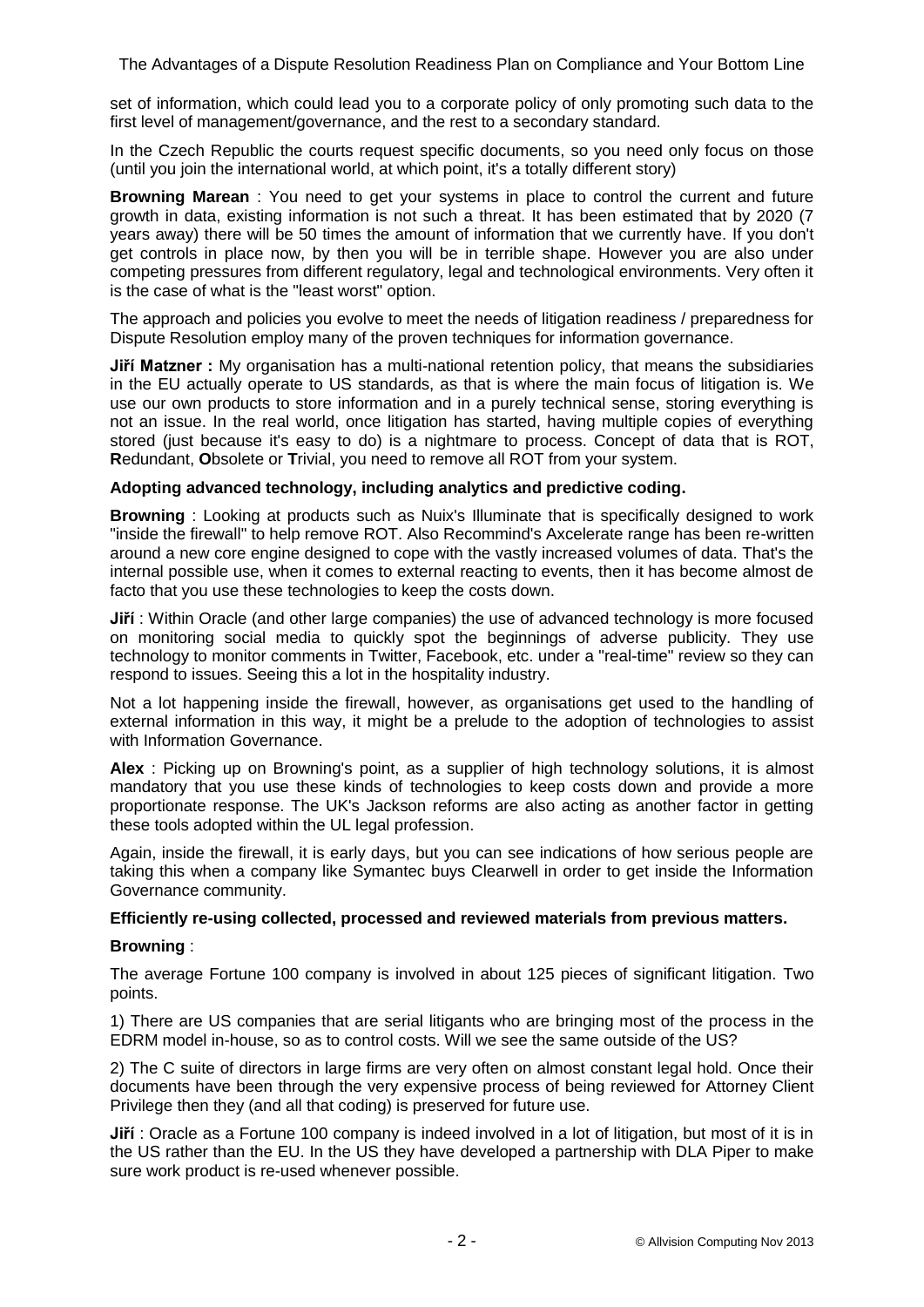**Alex** : Navigant are seeing a lot more of this from clients. Specific industries are banking and (possibly surprisingly) beverage companies. Within large firms, the senior management are always asking for information, and things like the FCPA mean you need to re-use the searches carried out on the firm's data.

One example of being prepared is where a firm carried out a house keeping / auditing exercise on all their back-up tapes so that they sorted the issues out once and are now able to accurately answer any queries on the tapes and their contents.

**Tomáš :** I have a different focus. I'm looking at how you can re-use knowledge / documents / experience in order to try and level the playing field when "small" users take on big businesses (David v Goliath). An example is in the on-line site for domain name arbitration where the process is kept deliberately simple in terms of the data requirements, so that the large firm doesn't "swamp" the claimant with irrelevant material.

Some re-use of data being made in terms of Legal Regulatory situations, but not a lot of that as yet.

## **Thinking and acting globally.**

**Jiří** : Very quickly the group agreed that the mantra for this section was "Act local, but think global". Jiří does this every day. In terms of size Oracle is a mid-sized firm in the Czech economy, and yet his actions could have policy/strategic implications throughout the world-wide company. Litigators can seize upon actions that are outside global policy and use them to support a case on the other side of the world.

**Alex** : Constantly advising companies that they need to get their data out of geographically imposed "silos". You must have a global strategy for Information Governance and Cyber Security as geographical borders don't apply to IT/data. As an example international banks often have superb systems in place in the US and/or UK, but the French branches never want to talk to anyone.

**Tomáš** : Counter point is that legal systems are very specific to geographical area, look how the Google initiative to collect data for Google maps has run afoul of the privacy laws in a number of countries that don't share the US's more relaxed attitude to data privacy.

**Browning** : You have a conundrum to try to resolve. On the one hand the free flow of information is the life blood of international commence and development, yet on the other hand the EU privacy laws seek to limit or block this. It is a manifestation of a deep divide in cultural attitudes that are reflected in different legal approaches to the issue. Mind you, some of the fallout from PRISM has shown that the French and German governments are just as capable of the US of invading individual's privacy when they deem it to be in the National Interest.

As a subsidiary of a global firm you can be in the centre of a "perfect storm" of conflicting legal requirements, and very often the best thing you can achieve in terms of Information Governance policy is a "least worst" situation, were the laws you don't comply with, have the least impact upon your business.

## **Budgeting with transparency and predictability.**

**Alex** : Good luck with this. Creating an accurate estimate for eDisclosure is notoriously difficult, and yet with the Jackson reforms in the UK, it is a hot topic. Hearkening back to an earlier point, the more understanding you have of your data, the better able you are to work out what processes and people are needed to prepare it for litigation. In an ideal world, the sooner a vendor can get involved in the process, the better, and yet for in-experienced clients this is much easier said than done.

Once you know your data, you are much better situated in terms of challenging disproportionate requests for information.

**Tomáš** : There is an initiative in the area of online ADR for domain names, where all results of the various settlements are published so that there is a body of knowledge being built on the likely costs and effort involved in litigation. This approach is spreading to other areas.